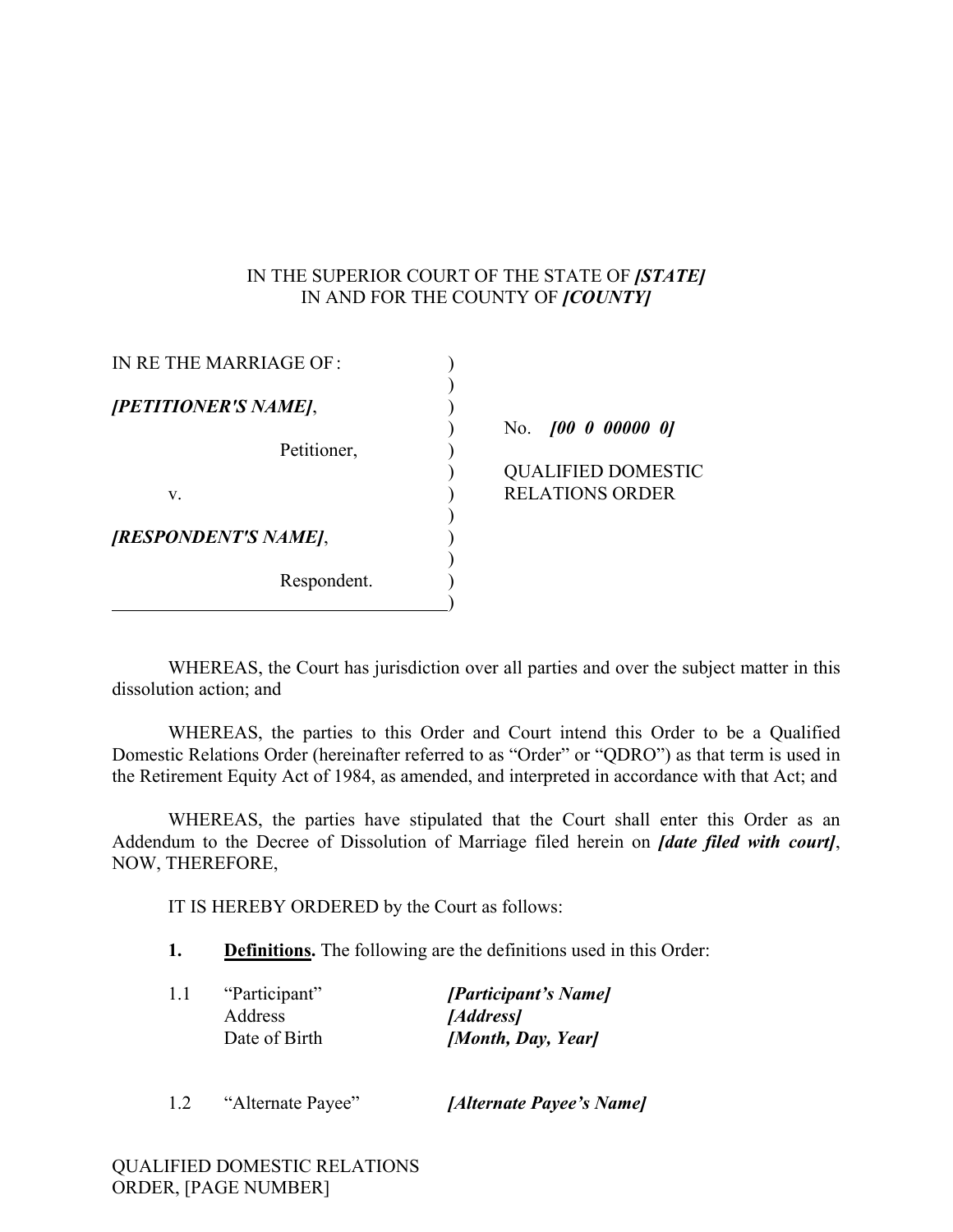|     | Relationship to Participant<br>Address<br>Date of Birth | [Relationship]<br>[Address]<br>[Month, Day, Year]                                                       |
|-----|---------------------------------------------------------|---------------------------------------------------------------------------------------------------------|
| 1.3 | "Retirement Plan"                                       | Carpenters Retirement Plan of<br>Western Washington                                                     |
| 1.4 | "Plan Administrator"<br>Address                         | <b>Board of Trustees</b><br>Carpenters Trusts of Western Washington<br>PO Box 1929<br>Seattle, WA 98111 |

**2. Division of Marital Property.** This Order is entered into pursuant to RCW 26.09.080 governing division of marital property (as that term is defined therein) between spouses and former spouses in divorce actions.

**3. Participant's Retirement.** Participant retired effective *[date]* and elected benefits payable in the form of *[benefit option]*, designating Alternate Payee as beneficiary following Participant's death.

**4. Payments to Alternate Payee.** Effective the month following entry of this Order, the entire interest in the benefits from the Plan is awarded to the Participant. The Alternate Payee waives any and all rights to present or future benefit payments, including survivorship benefits he or she may have otherwise been entitled to receive. The Participant shall be entitled to increase his or her benefit to a single life benefit pursuant to the terms of the Plan, with all benefit payments terminating upon his death.

**5. Limitations on Order.** Nothing contained in this Order shall be construed to require the Plan:

5.1 To provide for any type or form of benefits, or any option, not otherwise provided under the Plan;

5.2 To provide increased benefits (determined on the basis of actuarial value) not available to the Participant;

5.3 To provide benefits which are required to be paid to another Alternate Payee under another order previously determined to be a QDRO; and

5.4 To provide the payment to the Alternate Payee of benefits forfeited by the Participant.